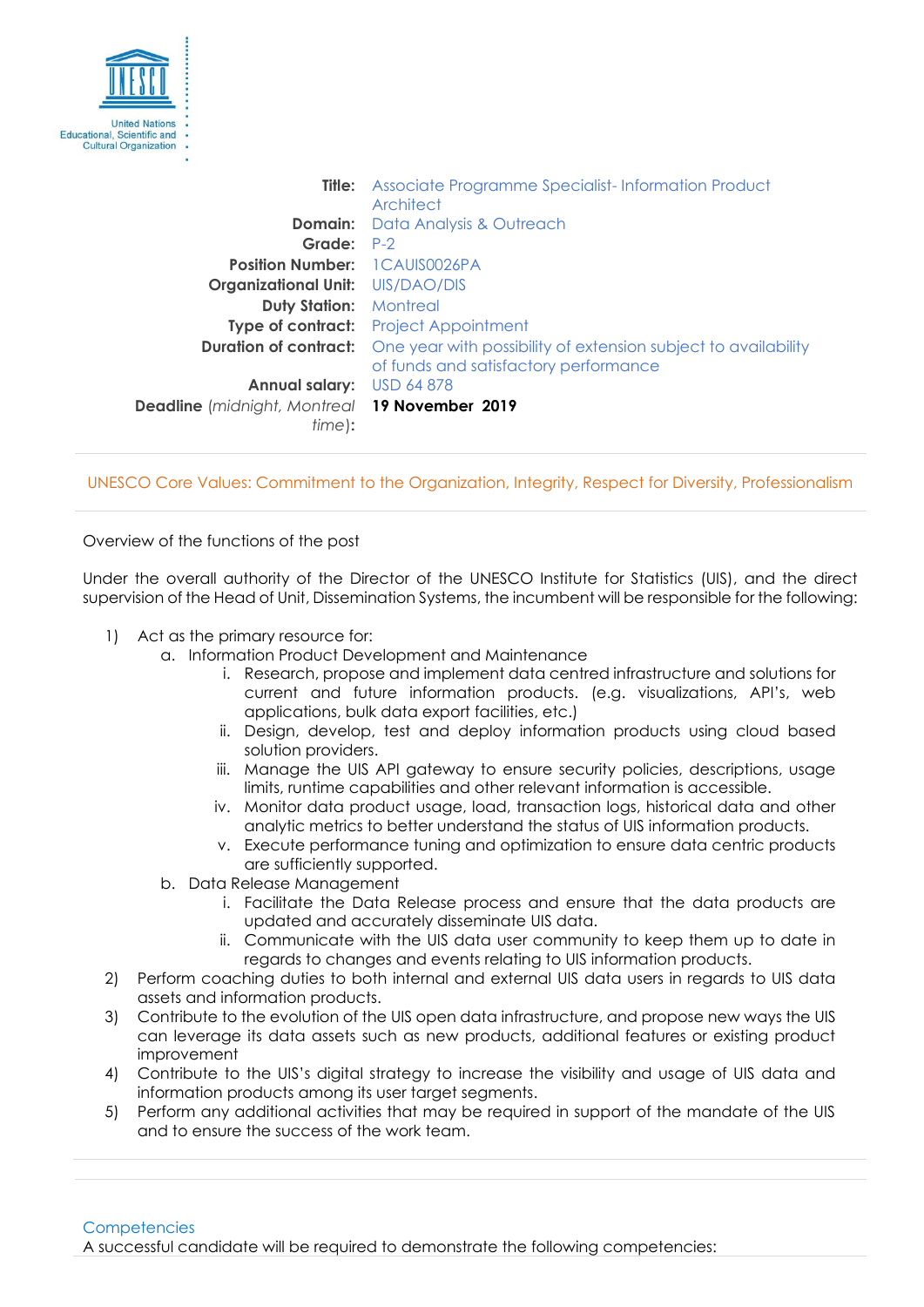**Accountability Communication Teamwork** Innovation Results focus Planning and organizing Knowledge sharing and continuous improvement

# Required qualifications

## **Education**

- Advanced university degree (Master or equivalent) in Computer Science, Data Management or a relevant discipline
- A first-level university degree in combination with two additional years of qualifying experience may be accepted in lieu of the advanced university degree.

## *Work Experience*

- Minimum two (2) years of relevant professional experience designing, developing and managing data and information product initiatives in a data-centric domain.
- Experience delivering commercial quality web based solutions using cloud-based infrastructures (Azure, AWS, Google, etc.).
- Experience working in team environments that utilize an Agile methodology.
- Experience working with and supporting visualization frameworks such as Tableau, d3.js, React-vis, Chart.js Kaggle, Looker, ggplot, Google Data Studio, etc.
- Experience working with data and metadata in an enterprise level environment.

### *Skills and competencies*

- Familiarity with best practices for open data and information products such as API's and visualizations.
- Demonstrated experience working with large and/or complex datasets.
- A strong understanding of software development processes.
- Able to work collaboratively in a multicultural and dynamic team environment that includes technical counterparts, product managers and outside partners.
- Willing to be hands-on in research and developing innovative solutions to improve the organization's data products.
- Strong competencies in attention to detail, problem solving, and time management.
- Strong communication skills with ability to articulate and optimize solution based on the value to the user and the business.
- Ability to assess the value add of an academically sound technical solution vs. a need to release commercial offerings in a timely fashion.

#### *Languages*

Excellent knowledge in English (written and spoken)

#### **Desirable qualifications**

#### *Work Experience*

- Software development experience, preferably in a non-profit, NGO or UN environment.
- Experience with WordPress or other prevalent CMS.
- A solid understanding of data driven products and the utilization of metadata.
- Strong data management skills and experience with both relational and non-relational databases.

## *Languages*

Working knowledge of French would be an asset. Working knowledge of another UNESCO language would be an asset (Arabic, Chinese, Russian or Spanish).

*UNESCO is committed to promoting geographical distribution and gender equality within its Secretariat. Therefore, women candidates are strongly encouraged to apply, as are nationals from non- and under-represented Member States. Persons with disabilities equally are encouraged to apply.*

*Worldwide mobility is required as staff members must be ready to serve in other duty stations in accordance with UNESCO's geographical mobility policy.*

*UNESCO applies a zero tolerance policy against all forms of harassment.*